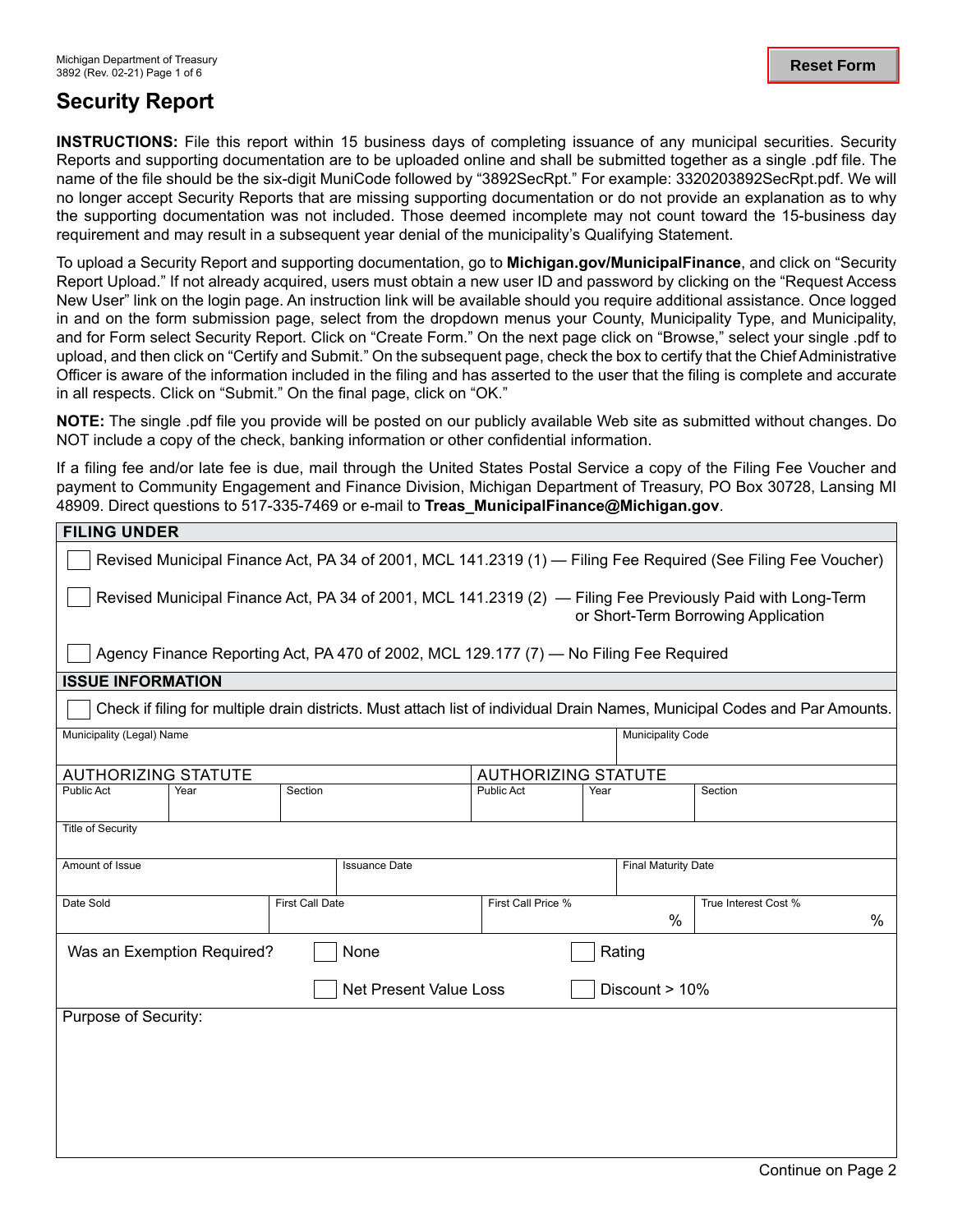| <b>PARTICIPANT INFORMATION — Municipalities responsible for repayment of security.</b>      |                                                                                        |                                      |                         |                             |                                                      |              |                          |  |
|---------------------------------------------------------------------------------------------|----------------------------------------------------------------------------------------|--------------------------------------|-------------------------|-----------------------------|------------------------------------------------------|--------------|--------------------------|--|
| *NOTE: QS = Qualifying Statement; QSR = Qualifying Statement Reconsideration                |                                                                                        |                                      |                         |                             |                                                      |              |                          |  |
| <b>Municipality Name</b>                                                                    |                                                                                        | MuniCode                             | Participation<br>Amount | Participation<br>Percentage | *Most<br>Recent QS Approved<br>or QSR<br>Fiscal Year | or<br>Denied | Date of<br>Determination |  |
|                                                                                             |                                                                                        |                                      |                         | $\%$                        |                                                      |              |                          |  |
|                                                                                             |                                                                                        |                                      |                         | $\%$                        |                                                      |              |                          |  |
|                                                                                             |                                                                                        |                                      |                         | $\frac{0}{0}$               |                                                      |              |                          |  |
|                                                                                             |                                                                                        |                                      |                         | $\frac{0}{0}$               |                                                      |              |                          |  |
|                                                                                             |                                                                                        |                                      |                         | $\frac{0}{0}$               |                                                      |              |                          |  |
| <b>SECURITY DETAILS</b>                                                                     |                                                                                        |                                      |                         |                             |                                                      |              |                          |  |
|                                                                                             | Short-Term (maturity date is less than or equal to 372 days from the date of issuance) |                                      |                         |                             |                                                      |              |                          |  |
|                                                                                             | Long-Term (maturity date is greater than 372 days from the date of issuance)           |                                      |                         |                             |                                                      |              |                          |  |
| General Obligation:<br>No                                                                   |                                                                                        |                                      |                         | Yes                         |                                                      |              |                          |  |
| <b>Primary Security Pledge:</b><br><b>Limited Tax</b><br><b>Unlimited Tax</b>               |                                                                                        |                                      |                         |                             |                                                      |              |                          |  |
| Other<br>None                                                                               |                                                                                        |                                      |                         |                             |                                                      |              |                          |  |
| Secondary Security Pledge:<br>Distributable State Aid (Revenue Sharing)<br>State School Aid |                                                                                        |                                      |                         |                             |                                                      |              |                          |  |
| None<br>Other                                                                               |                                                                                        |                                      |                         |                             |                                                      |              |                          |  |
| <b>Bond Proceeds</b><br>Source of Repayment:                                                |                                                                                        |                                      | <b>General Funds</b>    |                             |                                                      |              |                          |  |
|                                                                                             | Grants                                                                                 |                                      |                         |                             | <b>MI Transportation Funds</b>                       |              |                          |  |
|                                                                                             | Rates, Fees, Charges, Lease Payments                                                   |                                      |                         | State School Aid            |                                                      |              |                          |  |
|                                                                                             | <b>Special Assessments</b><br>Special Assessments - County Drains                      |                                      |                         |                             |                                                      |              |                          |  |
|                                                                                             | Distributable State Aid (Revenue Sharing)<br>Tax                                       |                                      |                         |                             |                                                      |              |                          |  |
| Tax Increment Financing<br>Other:                                                           |                                                                                        |                                      |                         |                             |                                                      |              |                          |  |
| Type of Sale:                                                                               | Competitive Bid (must include proof of publication of the Notice of Sale)              |                                      |                         |                             |                                                      |              |                          |  |
|                                                                                             | Negotiated Sale/Private Placement (select one of the reasons below)                    |                                      |                         |                             |                                                      |              |                          |  |
|                                                                                             | <b>Cost Savings</b>                                                                    |                                      |                         |                             | Innovative Structure                                 |              |                          |  |
|                                                                                             |                                                                                        | <b>Market Volatility</b>             |                         |                             | <b>New Entity</b>                                    |              |                          |  |
|                                                                                             |                                                                                        | <b>Below Investment Grade Rating</b> |                         |                             | <b>Unusual Financing Terms</b>                       |              |                          |  |
|                                                                                             | Other:                                                                                 |                                      |                         |                             |                                                      |              |                          |  |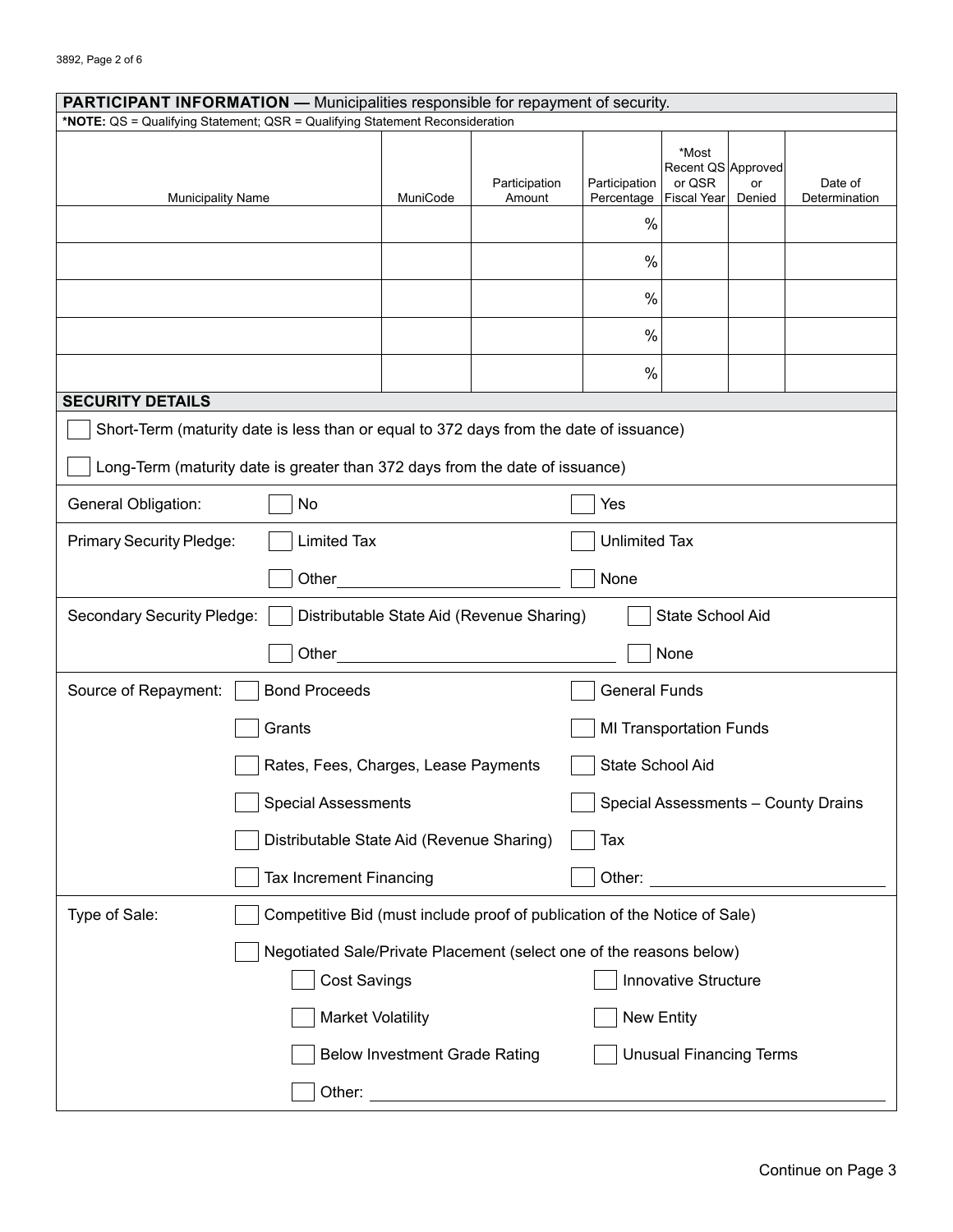| Sold To:                                                               | Government Agency - Name:                          |      |                                      |                       |                                               |            |      |
|------------------------------------------------------------------------|----------------------------------------------------|------|--------------------------------------|-----------------------|-----------------------------------------------|------------|------|
|                                                                        | Other - Name:                                      |      |                                      |                       |                                               |            |      |
| Sold At:                                                               | Par                                                |      |                                      |                       |                                               |            |      |
|                                                                        | Net Original Issue Premium                         |      | Premium                              | <b>Purchase Price</b> |                                               | Percentage | %    |
|                                                                        | Net Original Issue Discount                        |      | <b>Discount</b>                      | <b>Purchase Price</b> |                                               | Percentage | %    |
| Authorized by Voters:                                                  | Yes<br>No                                          |      | School Bond Loan Fund Qualification: |                       | No                                            | Yes        |      |
| Special Education Funded:                                              | Yes<br>No                                          |      | <b>Vocational Education Funded:</b>  |                       | No                                            | Yes        |      |
| Structure:<br>Bond (select type below)                                 |                                                    |      |                                      |                       |                                               |            |      |
| Capital Improvement                                                    |                                                    |      |                                      |                       |                                               |            |      |
|                                                                        | Date Notice of Intent Published:                   |      |                                      |                       |                                               |            |      |
|                                                                        | Was a Referendum Requested:                        |      | Yes<br>No                            |                       |                                               |            |      |
| Refunding                                                              |                                                    |      |                                      |                       |                                               |            |      |
|                                                                        | Net Present Value Savings:                         |      | Amount                               |                       | Savings % of Bonds Refunded                   |            | $\%$ |
|                                                                        | Net Present Value Loss:                            |      | Amount                               |                       | Loss % of Bonds Refunded                      |            | $\%$ |
|                                                                        | New Money<br>Partial:                              |      |                                      | Refunding             |                                               |            |      |
|                                                                        |                                                    |      |                                      |                       |                                               |            |      |
| Revenue                                                                |                                                    |      |                                      |                       |                                               |            |      |
| Other:                                                                 |                                                    |      |                                      |                       |                                               |            |      |
| Note (select type below)<br>Amount of Proceeds from Long-Term Security |                                                    |      |                                      |                       |                                               |            |      |
|                                                                        | <b>Bond Anticipation:</b>                          |      | Prior Fiscal Year Revenue Sharing    |                       | Amount of Issue as % of Revenue Sharing       |            |      |
|                                                                        | Revenue Anticipation:<br><b>Borrowing Against:</b> |      | <b>Current Fiscal Year</b>           |                       | Next Fiscal Year                              |            | %    |
|                                                                        |                                                    |      | <b>Estimated School Aid Amount</b>   |                       | Amount of Issue as % of Est. State School Aid |            |      |
|                                                                        | State Aid:                                         |      |                                      |                       |                                               |            | %    |
|                                                                        | <b>Borrowing Against:</b>                          |      | <b>Current Fiscal Year</b>           |                       | Next Fiscal Year                              |            |      |
|                                                                        | Tax Anticipation:                                  |      | <b>Estimated Property Tax Amount</b> |                       | Amount of Issue as % of Est. Property Tax     |            | %    |
|                                                                        | <b>Borrowing Against:</b>                          |      | <b>Current Fiscal Year</b>           |                       | <b>Next Fiscal Year</b>                       |            |      |
| Drain                                                                  |                                                    |      |                                      |                       |                                               |            |      |
| Line of Credit                                                         |                                                    |      |                                      |                       |                                               |            |      |
| Serial<br>Debt Structure:                                              |                                                    | Term |                                      |                       | <b>Both</b>                                   |            |      |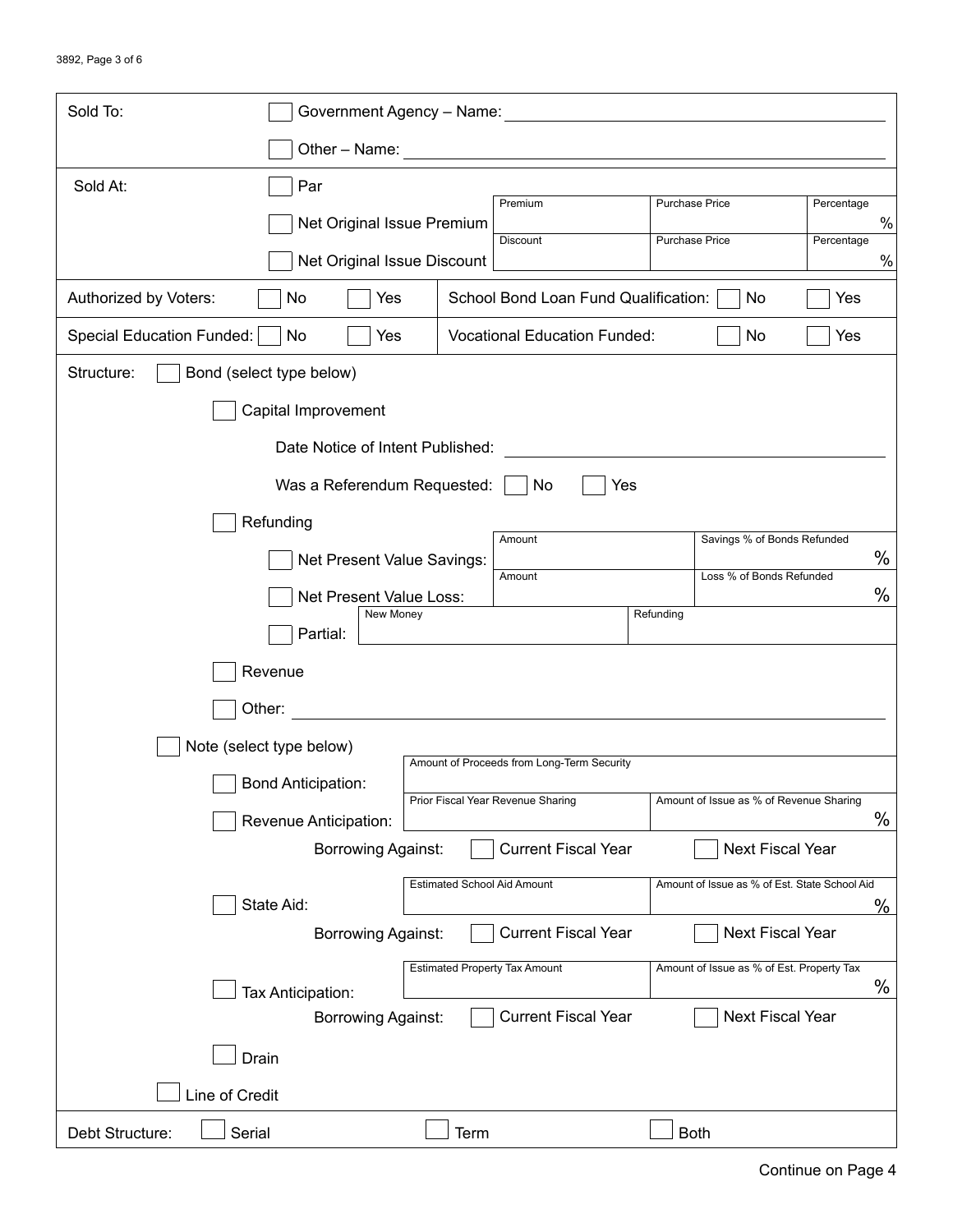| Rating: Obtained for this Issuance                                                                                                                                                                      |  |  |  |  |  |  |
|---------------------------------------------------------------------------------------------------------------------------------------------------------------------------------------------------------|--|--|--|--|--|--|
| Yes (select Agency and Rating Category):                                                                                                                                                                |  |  |  |  |  |  |
| Standard & Poor's<br>Kroll<br>Moody's<br>Fitch<br>Agency:                                                                                                                                               |  |  |  |  |  |  |
| Aaa/AAA<br>Aa/AA<br>A/A<br>Baa/BBB<br>Other:<br>Rating Category:                                                                                                                                        |  |  |  |  |  |  |
| No (select Reason)                                                                                                                                                                                      |  |  |  |  |  |  |
| <b>Credit Enhancement</b><br>Reason:<br>Unlimited Tax General Obligation                                                                                                                                |  |  |  |  |  |  |
| <b>Special Assessment</b><br>Sold to Government Agency                                                                                                                                                  |  |  |  |  |  |  |
| Not Applicable - Less than \$5 million<br><b>Rating Exemption</b>                                                                                                                                       |  |  |  |  |  |  |
| Not Applicable - State School Bond Loan<br>Not Applicable - PA 94 of 1933 Revenue<br>Bond without full faith and credit pledge.                                                                         |  |  |  |  |  |  |
| <b>No</b><br>Is this Issuance Excluded from Debt Limits?                                                                                                                                                |  |  |  |  |  |  |
| Yes - Provide Statutory Exclusion: _                                                                                                                                                                    |  |  |  |  |  |  |
| N/A (Applies to General Law Townships & Authorities Only)                                                                                                                                               |  |  |  |  |  |  |
| Total Long-Term Debt Outstanding (including this Issuance):                                                                                                                                             |  |  |  |  |  |  |
| (Excludes Compensated Absences, Pension or OPEB Liabilities unless a bond was issued)                                                                                                                   |  |  |  |  |  |  |
| Yes<br>No<br>Does this issuance put your municipality over its debt limit?                                                                                                                              |  |  |  |  |  |  |
| For the two questions below, if N/A, provide statutory exclusion:                                                                                                                                       |  |  |  |  |  |  |
| 1) Does the first principal payment occur<br>within five years after the date of issuance?<br>N/A<br>No<br>Yes<br>(MCL 141.2503(1))                                                                     |  |  |  |  |  |  |
| 2) Are all principal payments in any year<br>beyond four years from the date of issuance<br>greater than 20% of the principal payments<br>No<br>Yes<br>N/A<br>in any subsequent year? (MCL 141.2503(1)) |  |  |  |  |  |  |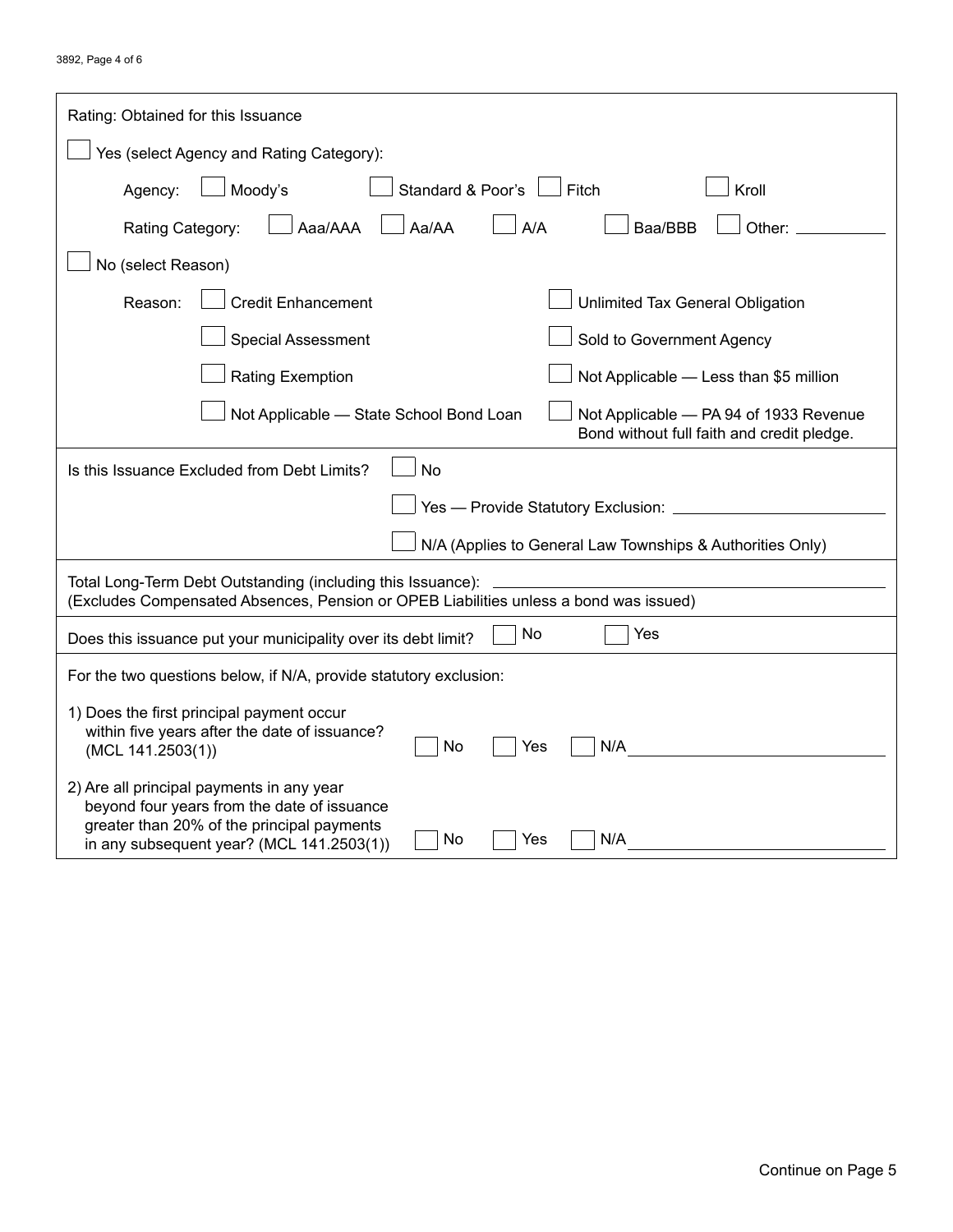| Attached Forms: If "No" is selected and the document(s) are not attached, an explanation is required. If an acceptable<br>explanation is not provided, the Security Report may be deemed incomplete and not accepted by the Department of<br>Treasury. Security Reports not accepted may not count toward the 15-business day requirement and may result in a<br>subsequent year denial of the municipality's Qualifying Statement. |  |  |  |  |  |
|-------------------------------------------------------------------------------------------------------------------------------------------------------------------------------------------------------------------------------------------------------------------------------------------------------------------------------------------------------------------------------------------------------------------------------------|--|--|--|--|--|
| Copy of Municipal Security (Specimen)                                                                                                                                                                                                                                                                                                                                                                                               |  |  |  |  |  |
| Yes                                                                                                                                                                                                                                                                                                                                                                                                                                 |  |  |  |  |  |
| No                                                                                                                                                                                                                                                                                                                                                                                                                                  |  |  |  |  |  |
| Copy of Maturity Schedule (Must Include Principal and Interest Payment Dates, Coupons, Reoffering Yields, Reoffering<br>Prices, Call Feature, Original Issue Premium/Discount by Maturity, Shown on Issuer's Fiscal Year)                                                                                                                                                                                                           |  |  |  |  |  |
| Yes                                                                                                                                                                                                                                                                                                                                                                                                                                 |  |  |  |  |  |
| No                                                                                                                                                                                                                                                                                                                                                                                                                                  |  |  |  |  |  |
| Authorizing Resolution or Ordinance (Drain Order)                                                                                                                                                                                                                                                                                                                                                                                   |  |  |  |  |  |
| Yes                                                                                                                                                                                                                                                                                                                                                                                                                                 |  |  |  |  |  |
| No                                                                                                                                                                                                                                                                                                                                                                                                                                  |  |  |  |  |  |
| Legal Opinion regarding legality and tax status of the municipal security                                                                                                                                                                                                                                                                                                                                                           |  |  |  |  |  |
| Yes                                                                                                                                                                                                                                                                                                                                                                                                                                 |  |  |  |  |  |
| No                                                                                                                                                                                                                                                                                                                                                                                                                                  |  |  |  |  |  |
|                                                                                                                                                                                                                                                                                                                                                                                                                                     |  |  |  |  |  |
| Award Resolution, Certificate of Award, or Purchase Agreement, including a detail of the annual interest rate and call<br>features                                                                                                                                                                                                                                                                                                  |  |  |  |  |  |
| Yes                                                                                                                                                                                                                                                                                                                                                                                                                                 |  |  |  |  |  |
| No                                                                                                                                                                                                                                                                                                                                                                                                                                  |  |  |  |  |  |
| Proof of Publication of the Notice of Sale                                                                                                                                                                                                                                                                                                                                                                                          |  |  |  |  |  |
| Yes                                                                                                                                                                                                                                                                                                                                                                                                                                 |  |  |  |  |  |
| No                                                                                                                                                                                                                                                                                                                                                                                                                                  |  |  |  |  |  |
| Copy of Notice of Rating(s) from recognized Rating Agency(ies)<br>Yes                                                                                                                                                                                                                                                                                                                                                               |  |  |  |  |  |
| No                                                                                                                                                                                                                                                                                                                                                                                                                                  |  |  |  |  |  |
|                                                                                                                                                                                                                                                                                                                                                                                                                                     |  |  |  |  |  |
| For Refunding Security, Net Present Value Savings/Loss Analysis<br>Yes                                                                                                                                                                                                                                                                                                                                                              |  |  |  |  |  |
| No                                                                                                                                                                                                                                                                                                                                                                                                                                  |  |  |  |  |  |
| Copy of Official Statement                                                                                                                                                                                                                                                                                                                                                                                                          |  |  |  |  |  |
| Yes                                                                                                                                                                                                                                                                                                                                                                                                                                 |  |  |  |  |  |
| No                                                                                                                                                                                                                                                                                                                                                                                                                                  |  |  |  |  |  |
| If the box on page 1 was selected indicating a filing for multiple drain districts, did you attach a list of individual drain<br>names, municipal codes and par amounts?                                                                                                                                                                                                                                                            |  |  |  |  |  |
| Yes                                                                                                                                                                                                                                                                                                                                                                                                                                 |  |  |  |  |  |
| No                                                                                                                                                                                                                                                                                                                                                                                                                                  |  |  |  |  |  |
| N/A. This filing is not for multiple drain districts.                                                                                                                                                                                                                                                                                                                                                                               |  |  |  |  |  |